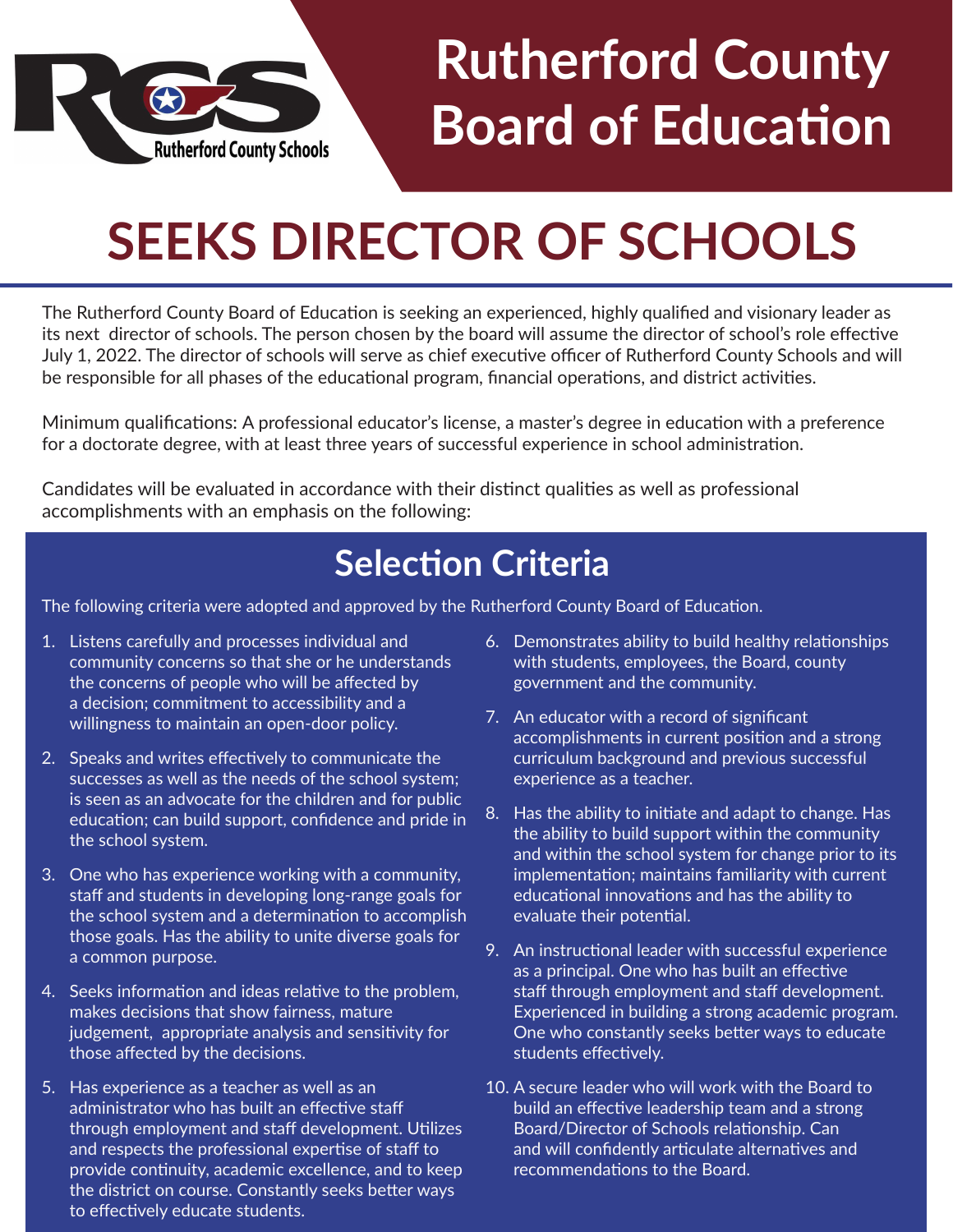## **About Rutherford County Schools**

Rutherford County Schools serves more than 47,000 students and employs about 3,870 teachers, administrators and support staff throughout its 50 schools and central office. Rutherford County is the fourth largest district in Tennessee. Its mission of empowering today's students to grasp tomorrow'sopportunities is evidenced throughout every school.

Rutherford County Schools is known for its robust Career and Technical Education programs and has been used as a model for other districts across Tennessee and beyond for its workforce development partnership with the Rutherford County Chamber of Commerce. The district is also home to Central Magnet School, which was ranked the best public high school in Tennessee by U.S. News and World Report.

To learn more about Rutherford County Schools, please visit www.rcschools.net.

### **Community**

With its vibrant and diverse economy, high-performance schools, a gamut of cultural and recreational options and an abundance of affordable housing options, it's easy to see why Rutherford County is thriving.

Thirty minutes from the heart of Nashville and Music City USA, Rutherford County is the geographic and population center of Tennessee. It offers multiple opportunities to live, work, learn and play.

Rutherford County remains a destination of choice for investment, expansion and corporate headquarters. Household names with deep roots in the county include Nissan North America, Inc., Verizon Wireless, State Farm and General Mills.

Higher education opportunities provide vital economic engines for the county, which is home to Middle Tennessee State University — the largest undergraduate institution in the state. Motlow State Community College and the Tennessee College for Applied Technology provide other advanced education options for residents.

In 2016, Murfreesboro was ranked the 10th fastest growing city in the country by the U.S. Department of Commerce. Rutherford County's current population is more than 320,000 and is projected to increase by another 30,000 residents within the next five years. The average household income in the county is \$81,875, and three-quarters of the nation's population is within a day's drive.

Rutherford County is not all business. The Avenue and Stones River Mall in Murfreesboro form a regional retail draw, and the county is home to dozens of attractions — including the Stones River National Battlefield — plus many other entertainment and dining options.

### **System Facts**

#### **Rutherford County Schools Believes:**

- All students should be empowered to reach their fullest potential
- Highly effective and dedicated teachers are essential to the learning process
- Consistent use of researched-based instructional practices increase student achievement and growth
- Data from many sources provide vital information to make well informed decisions
- Literacy and math are key components of learning in all curricular areas
- In ongoing development of Professional Learning Communities
- Facilities should be designed and maintained to support teaching and learning
- Technology is an additional tool that supports sound and effective instruction

#### **Vision Statement**

Empowered Educators, Effective Curriculum, Successful Students

#### **Mission Statement**

The mission of Rutherford County Schools is to empower today's students to grasp tomorrow's opportunities.